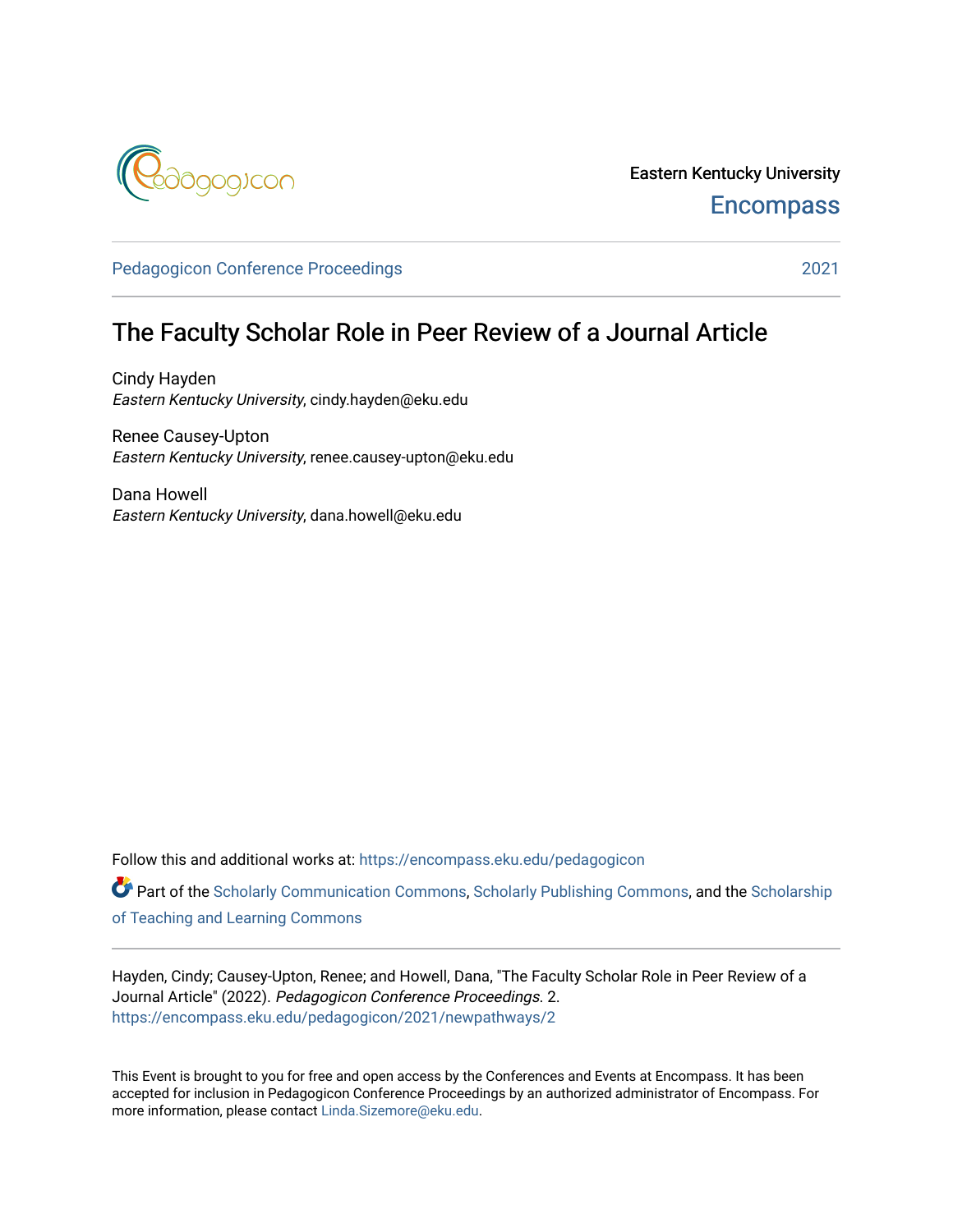#### Author Biography

Cindy Hayden, DHEd., OTR/L, CHT is a Professor and teaches in the Department of Occupational Science and Occupational Therapy at Eastern Kentucky University. Her doctorate in health education is from A. T. Still University. Dr. Hayden is a founding Associate Editor for the Journal of Occupational Therapy Education.

Renee Causey-Upton, PHD, OTD, OTR/L is an Associate Professor and the BSOS Program Coordinator in the Department of Occupational Science and Occupational Therapy at Eastern Kentucky University. Dr. Causey-Upton is also a founding Associate Editor for the Journal of Occupational Therapy Education.

Dana M. Howell, PhD, OTD, OTR/L, FAOTA is the Chair of the Department of Occupational Science and Occupational Therapy at Eastern Kentucky University. She holds degrees from Colorado State University, Creighton University, and the University of Idaho. Dr. Howell is the founding editor of the Journal of Occupational Therapy Education.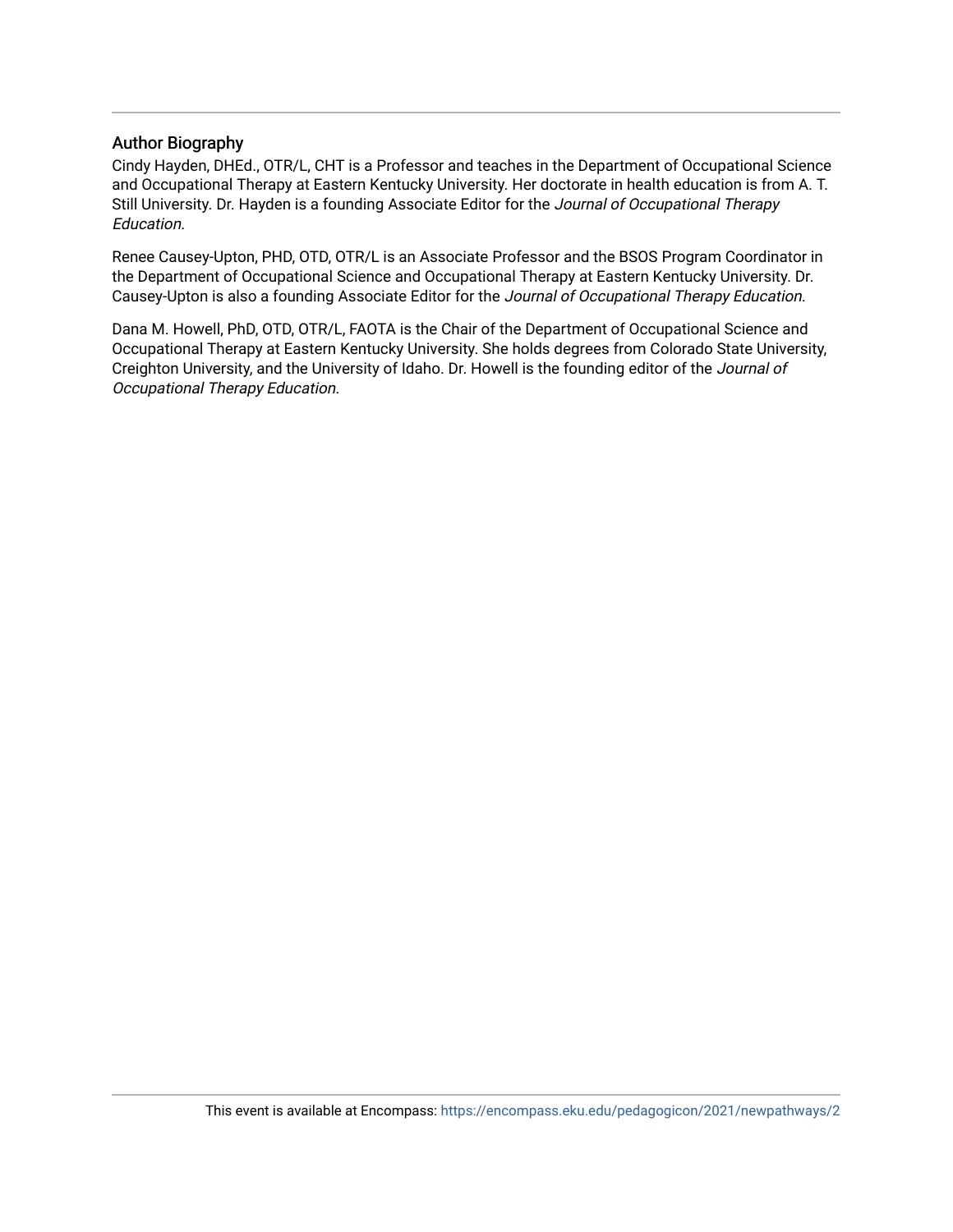# 2021 Pedagogicon Proceedings

# The Faculty Scholar Role in Peer Review of a Journal Article

#### **Cindy Hayden, Renee Causey-Upton, and Dana M. Howell**

Eastern Kentucky University

*Peer review is a process to help ensure publication of high-quality research. Manuscripts submitted for publication are evaluated by others with similar content or methodological expertise, and the feedback is used by editors to determine suitability for publication. Participation in the peer review process may help improve agile teaching as well as contribute to the faculty scholar roles of professional service. This paper describes the process of peer review, including criteria for becoming a reviewer and how to perform a review.* 

#### **Introduction**

Peer review is an important element to ensure publication of high-quality research. The purpose of peer review is to evaluate a journal article written by others working in the same field or discipline and provide feedback on the quality of research and writing to both the authors and editor of the journal. The peer review process results in manuscript revision and ultimately, improved quality of the writing and concepts. This paper will demystify the peer review process and share the characteristics of excellent peer review.

#### *Learning Outcomes*

The reader will be able to:

- 1. Understand how the peer review process relates to agile teaching and the faculty scholar role.
- 2. Outline the peer review process for a scholarly article.
- 3. Describe the benefits of being a peer reviewer for a scholarly journal.

#### **Institutional Context**

Faculty members have multiple roles and responsibilities related to teaching, scholarship, and service to meet university promotion and tenure guidelines. Faculty are often required to provide service at multiple levels including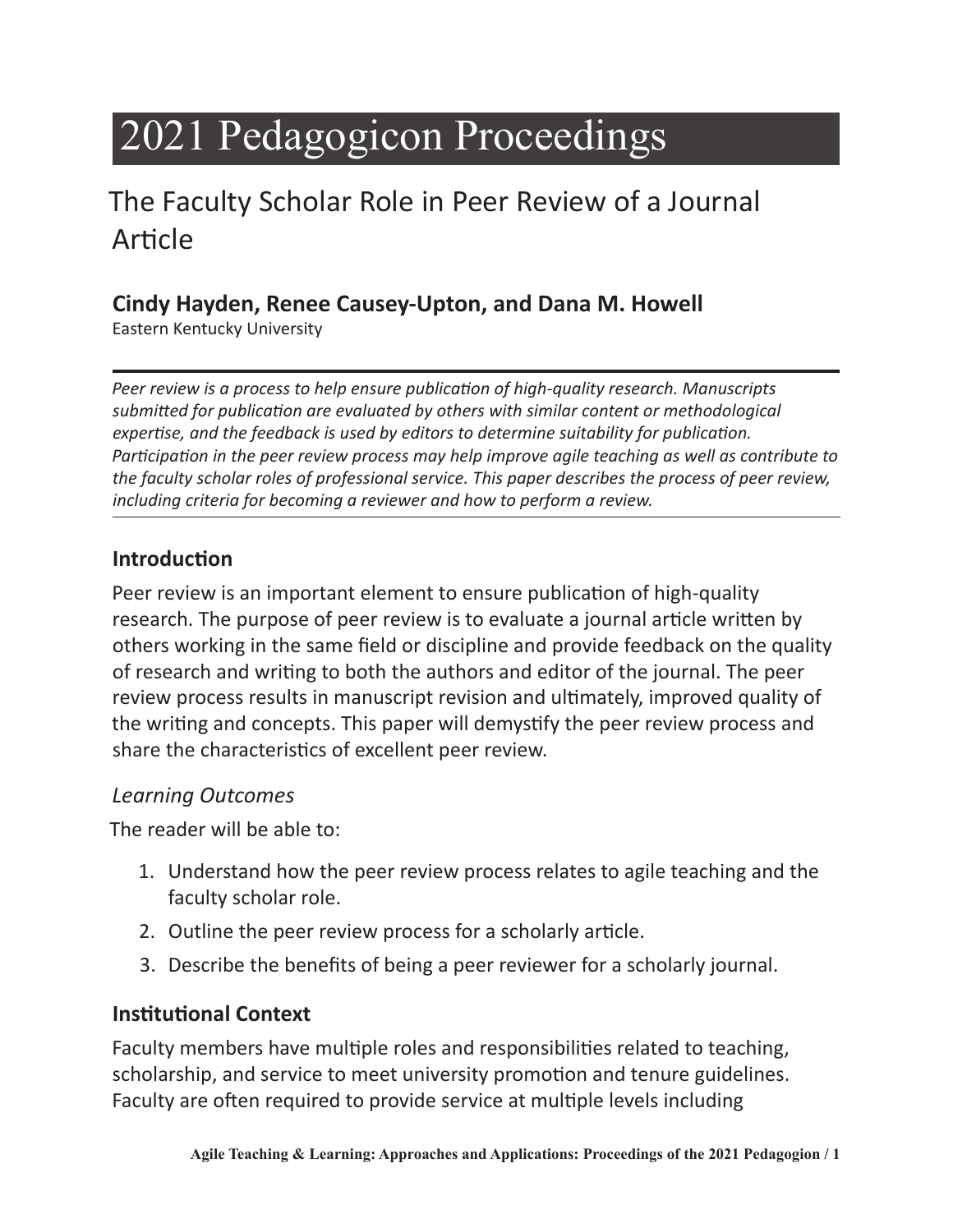departmental, college, university, and professional. Peer reviewing is often noted on one's curriculum vitae and institutions may include a researcher's participation in the peer review process when making promotion decisions (Kelly et al., 2014). Participation in peer review is a professional level service to the scientific community that provides many benefits for reviewers, authors, and readers. Although serving as a peer reviewer is a volunteer role, it is necessary to ensure the quality, rigor, and accuracy of published research. Participation in peer review supports agile teaching and the faculty scholar role.

#### **Agile Teaching and Peer Review**

#### *Agile Teaching*

Agile teaching involves innovation, collaboration, and designing meaningful learning for students (Krehbiel et al., 2017). Agility in teaching is reflected in active, cooperative, and collaborative learning strategies. Developing scenarios for students to engage in problem solving, critical thinking, and interactive group processing are part of agile teaching, which highlights innovation. These skills can be enhanced through peer review of articles submitted to scholarly and education journals in any discipline, because the process of peer reviewing articles exposes higher education faculty to the most current scholarship of teaching and learning (SoTL) research (Pytynia, 2017). Critiquing the writing of others through peer review of articles in higher education and discipline specific education journals can help improve professional writing skills and the critiquing of students' writing skills (Caffarella & Barnett, 2000). This in turn creates opportunities to improve student work, as students' writing skills may improve based on the more nuanced faculty feedback. Additionally, by peer reviewing new articles, faculty can become aware of current trends in higher education and discipline specific publications and therefore be innovators or early adopters of new agile teaching strategies. Students benefit from this as well, as the recipients of the agile teaching strategies should result in greater gains in student learning.

#### *Faculty Scholar Role*

The faculty-scholar role involves both agile teaching and peer review of new research in their field. Peer review of research articles mimics agile teaching in the following ways:

- Peers and instructor both offer reflective feedback
- Peers seek guidance from peer reviewers, as students seek input from faculty and other students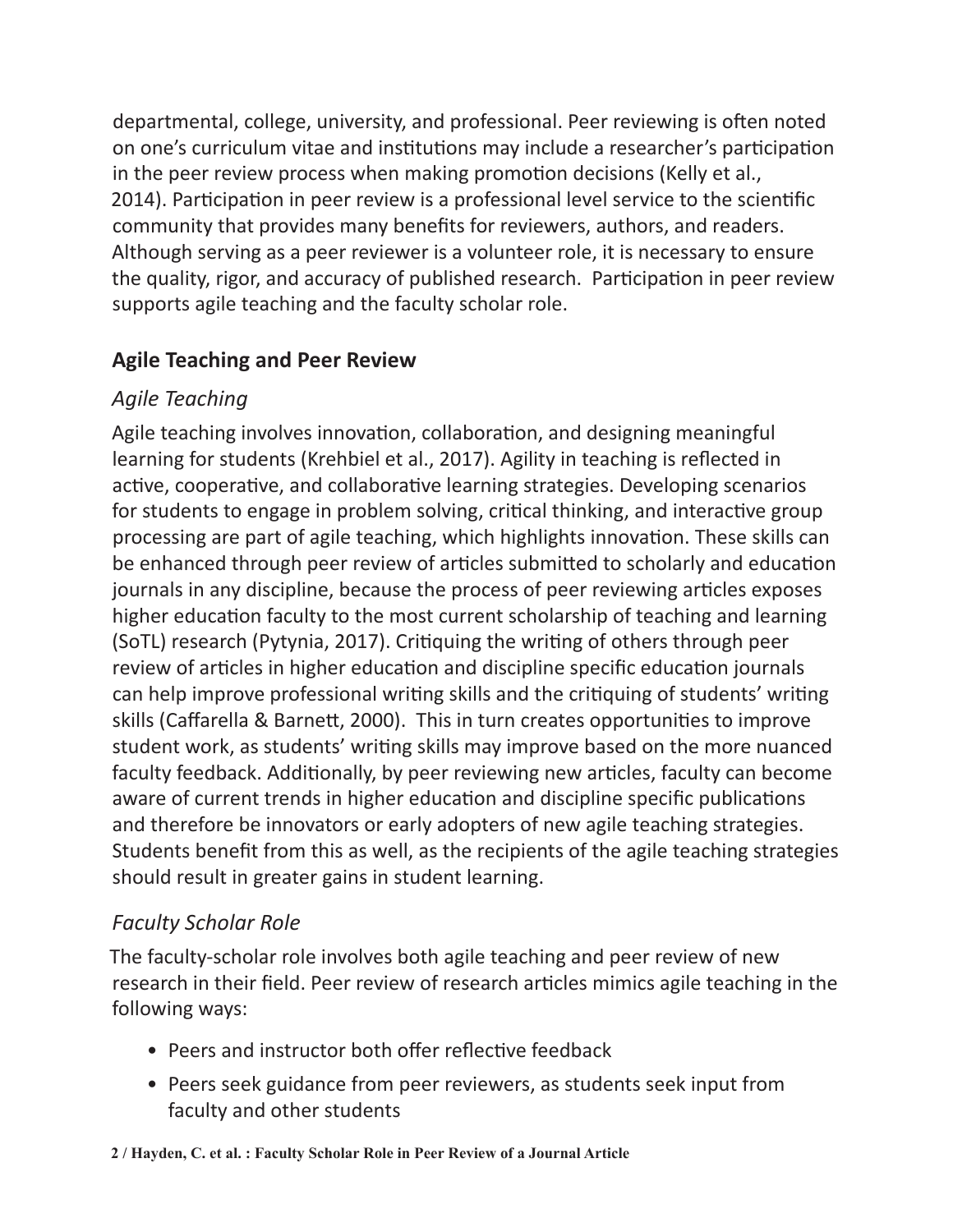- There is iterative feedback with each revision for both
- Peers bring diverse experience to the task of peer reviewing as students and faculty bring diverse experiences to the teaching/learning situation
- Peer review and agile teaching are both about learning, people, and change.

For faculty, performing article reviews can support the promotion and tenure process by providing evidence of content expertise (Pytynia, 2017). Mentor feedback, formal training, peer support, and practice reviews can be useful tools in improving the ability to critique the work of other faculty and students (Gasparyan & Kitas, 2012; Steinert et al., 2008). Faculty can embed active learning experiences modeled on the peer review process; demonstrate how to provide professional critiques on writing assignments; and role model the professional role of peer reviewer. These processes are mutually beneficial for students and faculty.

### *Benefits of Peer Review*

There are numerous reasons to be a peer reviewer of a scholarly or educationally related article. One of the most common motives is a faculty member wishes to contribute to a publication in their subject area and the article being reviewed is relevant to their own work, research, and interests. Other reasons to volunteer to be a peer reviewer are out of a sense of professional duty and to be associated with the sterling reputation of a particular journal (Rosenbaum, 2005). Lastly, a faculty member may wish to be a peer reviewer to keep up with current research in their discipline or college teaching and the opportunity to learn something new (Tite & Schroter, 2007), which benefits student learning by exposing students to the newest content, via novel, evidence-based pedagogy.

There are reasons to decline an invitation to peer review an article. The most important reason would be that it conflicted with a faculty member's current workload. Another situation may involve too tight of a deadline for completing the peer review. Faculty may not be interested enough in the article they were asked to review or feel confident or knowledgeable enough in the subject matter. Finally, a faculty may be busy reviewing too many manuscripts from other journals to consider another invitation to peer review (Tite & Schroter, 2007).

For peer reviewers the down sides are it can be time consuming, it is rarely acknowledged by the journal formally, and it is a service that is not remunerated. For editors of respected journals, it is extremely difficult to find qualified peer reviewers. It is time consuming to locate peer reviewers, get them to agree to be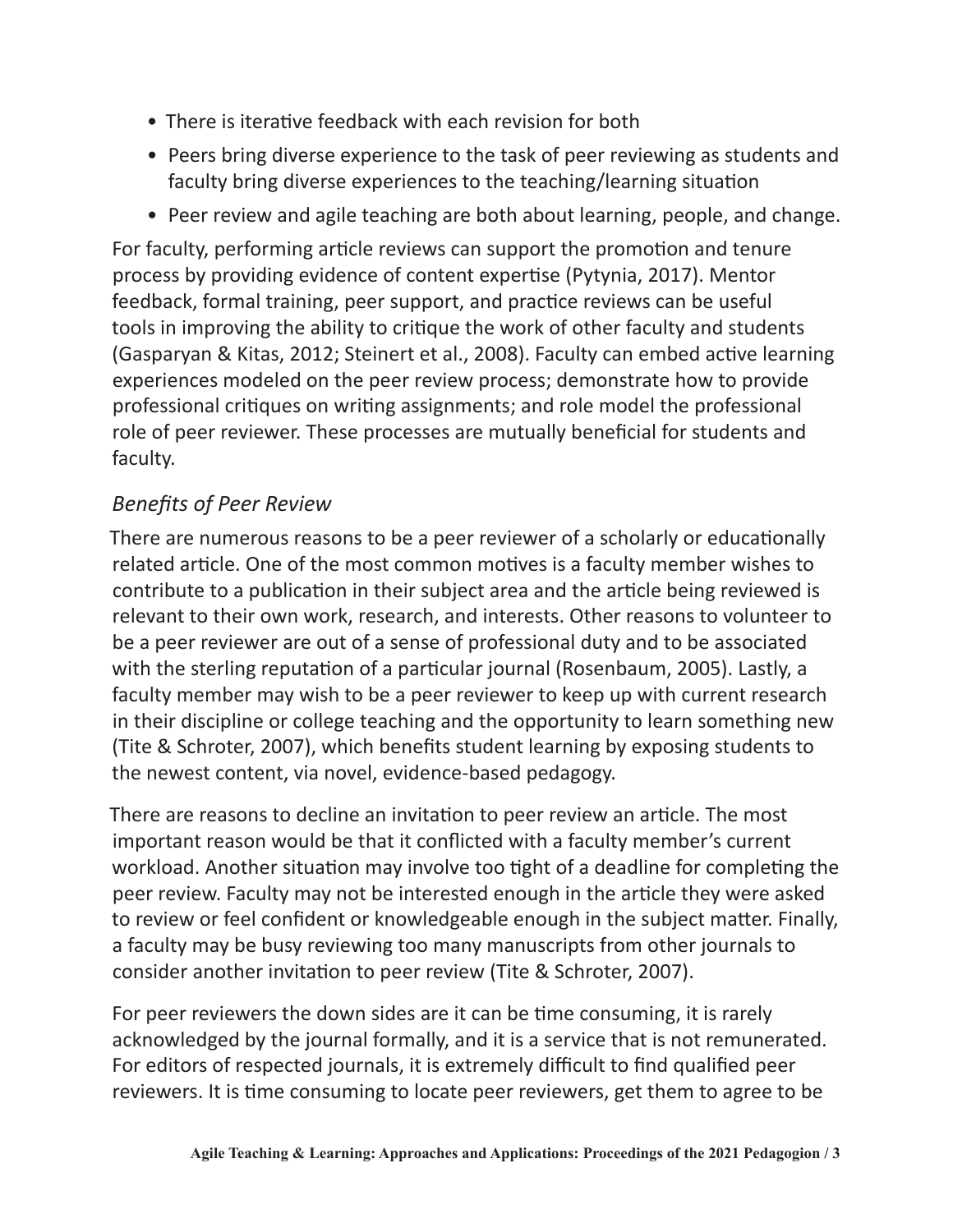reviewers, and communicate with them numerous times. It can delay publication of articles, there can be a bias, and there is often a lack of quality and consistency among peer reviewers (Derraik, 2015; Gasparyan & Kitas, 2012; Tite & Schroter, 2007). These concerns are important because they may prevent faculty from engaging in the peer review process, and ultimately students may not gain the related benefits of faculty participation. Additionally, if faculty express to students the frustrations or limitations of the peer review process, it may prevent students from seeking out the experience themselves.

#### **Peer Review Process**

The peer review process begins following submission of a manuscript to a peerreviewed journal. The editor or other member of the Editorial Board first screens the manuscript for quality and to ensure that it aligns with the mission and scope of the journal, if the content adds something new to the literature, and if the writing is at an acceptable level (Causey-Upton et al., 2020). If the editor approves, the manuscript will move forward for peer review. At that time the editor identifies appropriate peer reviewers with the relevant content and methodology expertise and initiates a peer review request. The peer reviewer reviews the manuscript title and abstract (authors are blinded) and decides if they are qualified to perform the review, and if they have the time and interest. Potential peer reviewers may choose to accept or decline the request. This process continues until the editor solicits the appropriate two to three reviewers who agree to complete peer review of the manuscript.

The peer reviewers complete a thorough critique of the manuscript using a peer review form, checklist, and/or track changes and submits their review to the editor. The editor then sends feedback from all reviews to the author(s) along with the disposition of the paper which typically includes the following options: accepted, accepted with minor changes, major revisions required, or rejected. For dispositions other than reject, authors may choose to revise the manuscript based on reviewer feedback and resubmit to the journal; the peer reviewer may be asked to review the manuscript again, especially if the paper required major revisions. This process of revise/resubmit and review continues until the manuscript is accepted for publication. Generally, if authors make all required revisions the article will most likely be accepted for publication, but the final determination is made by the journal editors.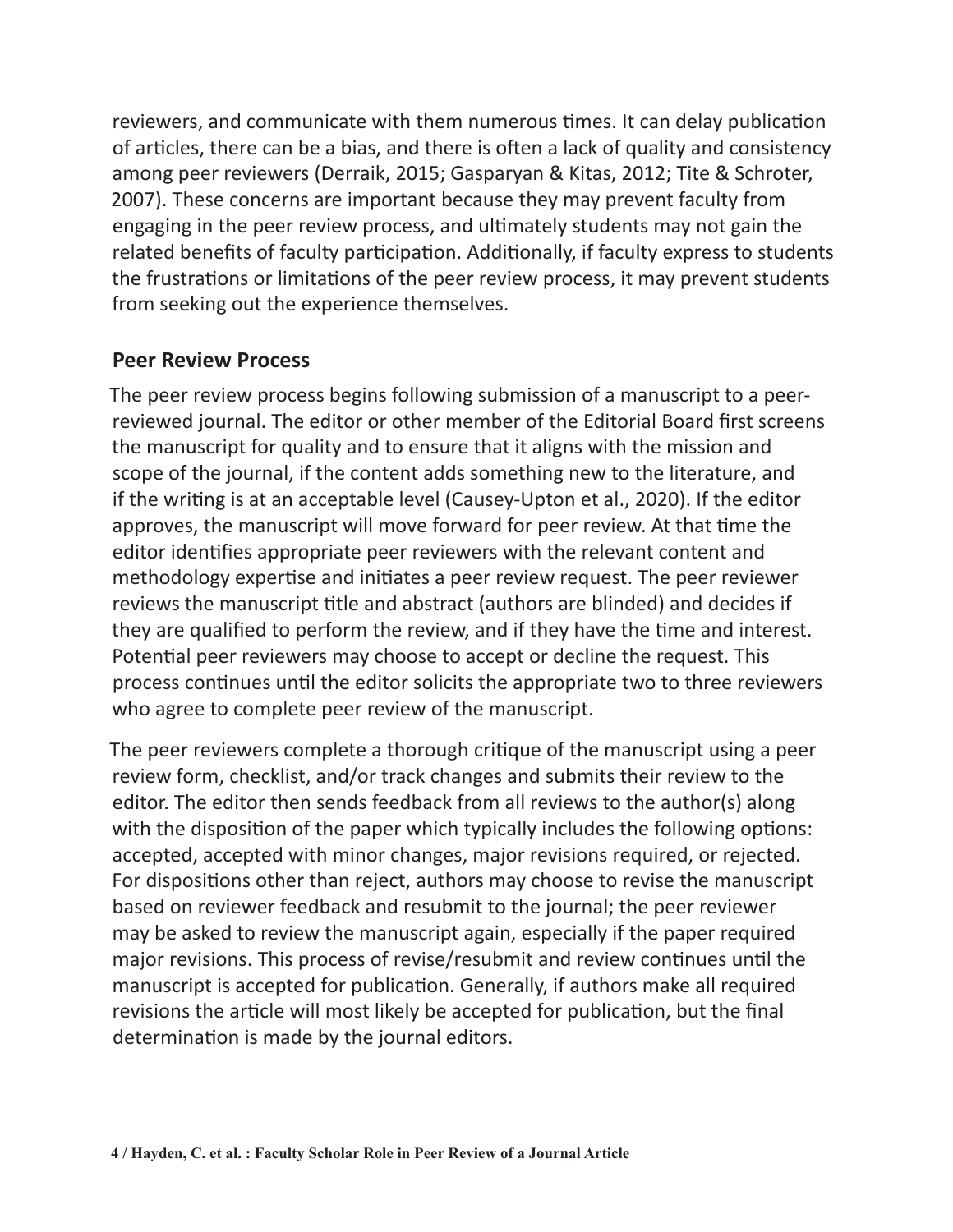#### *Criteria to Peer Review*

A peer reviewer must have familiarity with the content of the article, whether it be the discipline specific or educationally related content, and/or research methods. Peer reviewers demonstrate expertise via their curriculum vitae, by showing that they have already published articles with similar content in the journal the article was submitted to or other respected journals of similar quality. Additionally, editors may ask peer reviewers to submit keywords that reflect their expertise, which helps the editor to select the most effective reviewers (Pytynia, 2017). A faculty member is ready to be a good reviewer when they have both the time and interest in being a good peer reviewer. Two indicators that a faculty member is ready to build a track record as a dependable and high-quality reviewer are that the reviewer reads current journal articles extensively in their field and the faculty person has excellent writing skills (Gasparyan & Kitas, 2012).

#### *How to Become a Peer Reviewer*

There are several ways to become a peer reviewer. The most common source of reviewers comes from authors who have published within a journal; editors will often ask authors from their journal to serve as peer reviewers for articles with similar topics (Pytynia, 2017). Once an author has established content and/or methodology expertise by publishing in the same area repeatedly across journals, editors may also reach out to request a peer review in related topic areas. Other mechanisms for becoming a peer reviewer include responding to a general call for peer reviewers from a journal website, reaching out to a journal editor directly and expressing an interest in becoming a peer reviewer, or being referred by a colleague to complete a peer review request (Tumin & Tobias, 2019).

#### *Peer Reviewer Responsibilities*

General responsibilities for reviewers include completing peer review within an established time frame and providing feedback that is thorough, constructive, and kind in nature. Individuals who serve as reviewers also have specific responsibilities to authors, editors, and readers. Reviewers should provide detailed, written constructive feedback regarding the quality of the manuscript to authors within a reasonable time (Garmel, 2010). This feedback should be professional and should not include personal comments or criticisms. Peer reviewers must also maintain confidentiality by not sharing authors' work prior to publication. Reviewers have a responsibility to editors to respond promptly to the peer review request and to thoughtfully determine the quality of an article manuscript followed by their recommendations for acceptance or rejection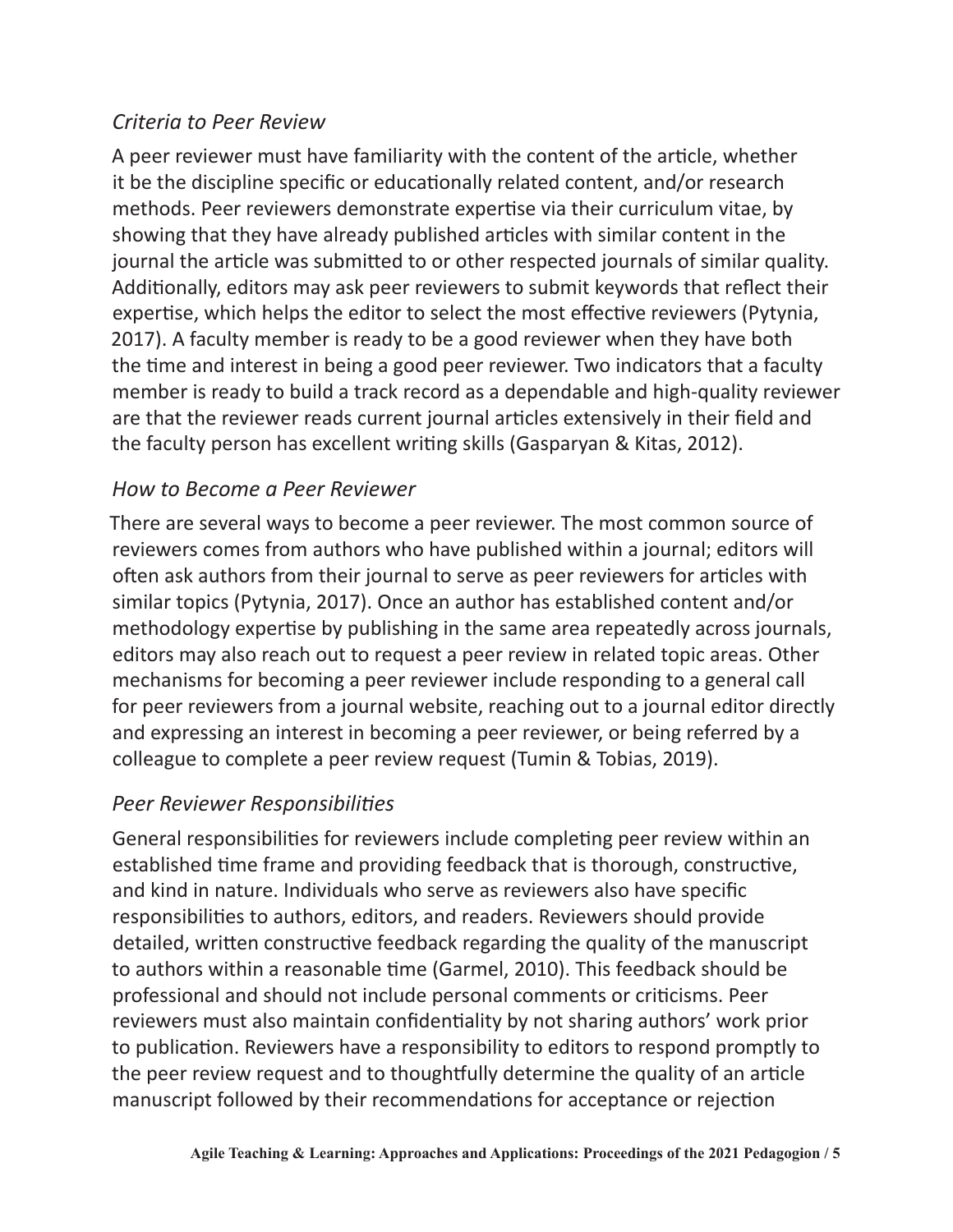(Garmel, 2010). Peer reviewers must also notify editors of any personal or author related conflicts of interest for a particular manuscript. Reviewers' responsibilities to readers relate to ensuring that published articles meet standards for the specific journal as well as general research standards, in order to protect readers from "fatal flaws" or inaccurate research (Garmel, 2010; Tumin & Tobias, 2019). Missing references or citations that misrepresent other published work must also be identified and addressed prior to article publication.

#### *Writing a Peer Review*

Prior to writing a peer review, reviewers should review the journal's author guidelines as well as the peer review form provided by the journal. In general, a review should include assessment of the importance of the research question and originality of the study. A review should also discuss strengths and weaknesses of the methodology, study design, statistical and other analysis methods, as well as interpretation of the results. Reviewers should comment on writing style and clarity, table and figure presentation, and also report any ethical concerns to the editor (Garmel, 2010). Serious concerns should be provided as confidential comments to the editor, such as related to ethics or plagiarism, and would not be shared directly with authors.

A peer review should provide thoughtful, constructive comments that include a detailed critique of the components of the article in addition to completing the specific peer review form required by the journal. These comments can be provided by referring to specific lines within the document, by providing a bulleted list of comments, or by adding comments to a PDF of the paper itself. Comments should be specific and provide examples to clearly guide authors in revising to improve the quality of the article. Reviewers should avoid recommending additional work that exceeds the scope of the study or the journal requirements. It is also not useful to only provide comments on grammar, typos, or reference style; while these issues are important, they can be addressed during copyediting and the review should focus more on the quality of the study and overall writing of the article rather than surface issues. Reviewers also should not rewrite portions of the article for authors or tell them exactly how to revise their manuscript. Promoting one's own ideas or agenda is also not appropriate in a peer review.

After completing a thorough assessment of the quality of the article manuscript, reviewers must specify their recommendation for the disposition of the paper. Recommending rejection of the paper is appropriate when the content of an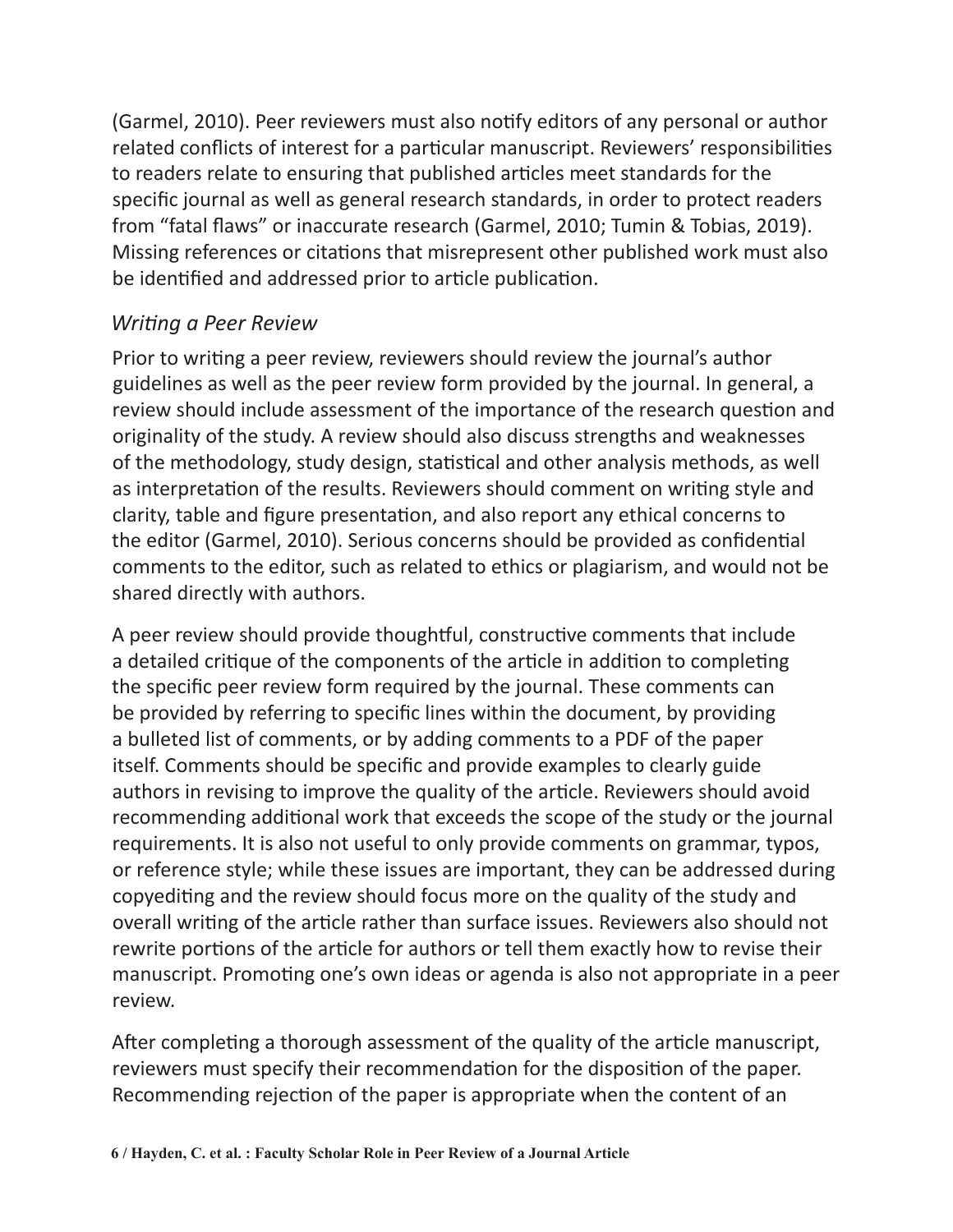article is not suitable for publication or when there are significant methodological errors that cannot be fixed. Major revision is a common rating and is used when there are correctable errors in the data, the paper needs major rewriting for organization and flow, or the description of the methods is unclear. Minor revision is appropriate when there is minimal rewriting needed for clarity or to fix small errors, changes to the paper can easily be made within the current structure, when technical clarification is needed, or if there are minor APA issues. Publish as is would be used rarely, if ever, as almost all articles can be greatly improved through the peer review process.

#### *The Editor and Peer Reviewer Relationship*

The relationship between the editor and peer reviewer should be collegial. During the peer review process, the peer reviewer may communicate with the editor for a variety of reasons. For example, the reviewer could express comments or concerns that are not appropriate for the author, alert the editor in delays with their review, recommend additional reviewers, or note concerns with conflict of interest. Likewise, the editor may reach out to the peer reviewer to ask for clarification of an element of the review or to request a re-review. Peer reviewers have an obligation to provide a thoughtful decision regarding their recommendation for the disposition of the paper; however, the editor or editors make the final decision after weighing the results from all peer reviews, editor input, and based on the timeliness of the paper's content. Many journals alert the reviewers, in addition to authors, as to the final disposition of the article.

#### **Conclusion**

Participation in the peer review process has the potential to benefit the reviewer, the author, the journal, and students. The reviewer gains additional knowledge and expertise in their area of interest, which can in turn improve their agile teaching abilities. Students benefit from improved critique of their own writing, as well as exposure to cutting edge content and pedagogical techniques. Critiquing the writing of others is a useful tool in improving one's own writing. Reviewers are also able to claim credit for professional service which benefits efforts toward promotion and tenure. For authors, the peer review process potentially alerts them to methodological concerns, errors, or issues with clarity, and through revision the manuscript may be significantly improved. Journals, and ultimately disciplines, benefit from the peer review process via the dissemination of highquality research.